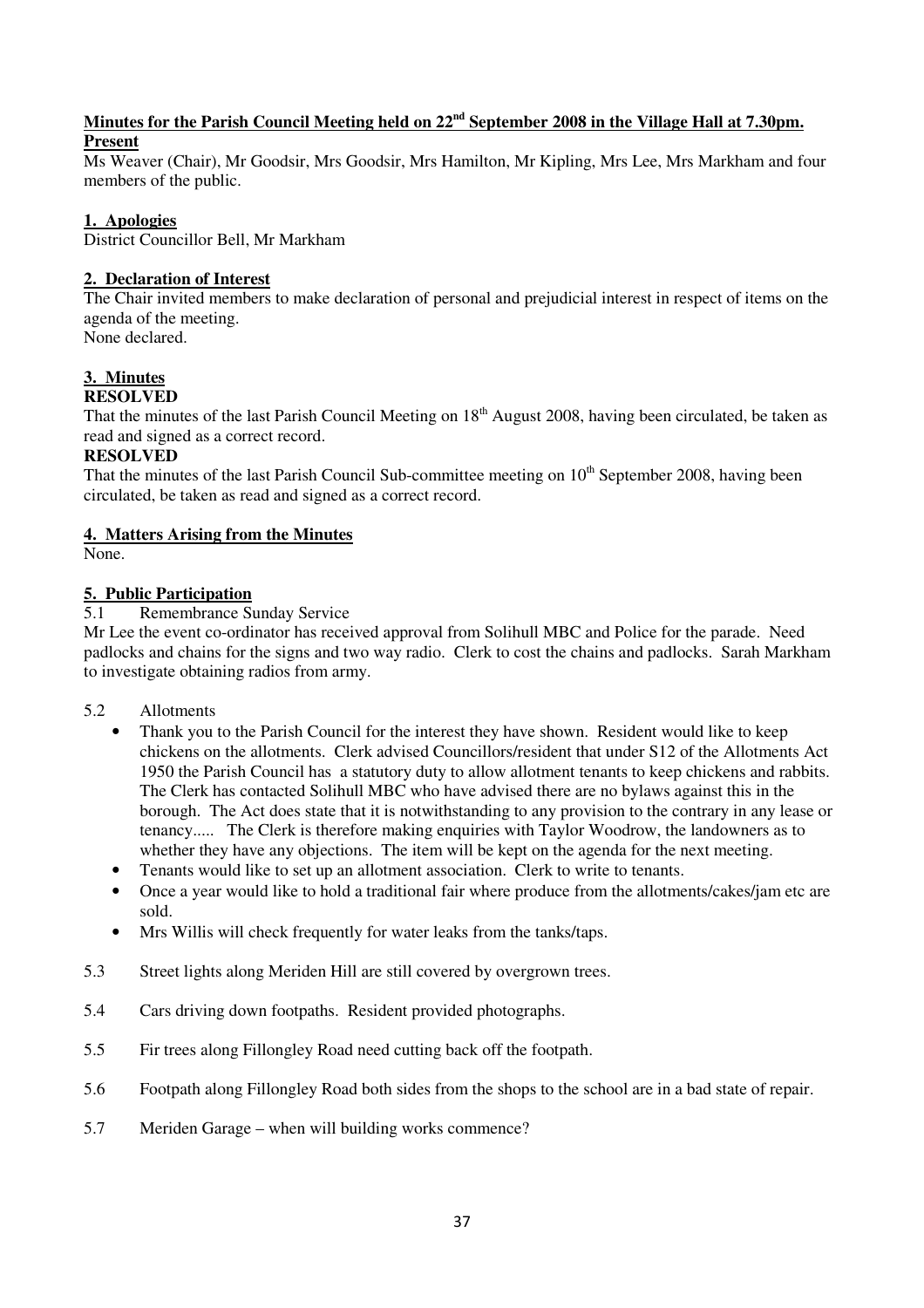5.8 Solihull MBC contractors, Enterprise have 6-10 workers looking after just the roundabout by the shops. Hampton Lane and Main Road are not maintained properly. Their vans are parked on the verges churning them up. We should obtain a copy of their Method Statement which Enterprise should have to provide for the job. This should contain parking provisions.

# **6. Correspondence and Communication**

# **6.1 Local biodiversity Action Plan for Local Communities**

"Parish BAP" documentation has been on circulation since August Parish Council Meeting. Any comments? Survey to be completed by  $30<sup>th</sup>$  September.

## **6.2 Solihull MBC – Britian in Bloom Garden Competition 2008**

The Green was entered but was not put through to the final stages. Results for the National Britain in Bloom competition are awaited.

# **6.3 Meriden Mag Editors**

Thank you email to the Parish Council for their letter praising the work Val and Margaret do in respect of the Meriden Mag.

# **6.4 Solihull MBC – Application for Premises Licence for Berryfields Farm Shop**

Discussed at Sub-Committee on 10<sup>th</sup> September.

## **RATIFIED**

As Meriden has a number of outlets (3) already in the village with extended opening hours do we need a fourth. If the alcohol sold at the farm shop is in keeping with other products sold, ie speciality, locally produced the Parish Council have no issue with that.

# **6.5 Friends of the Earth – New group forming in Solihull**

Would we like them to come to one of our meetings to give a short presentation? **AGREED** 

To invite them to a sub-committee meeting in February/March.

# **6.6 NALC – Revised Budget 2008/2009 & 2009/2010**

NALC have suffered a withdrawal of government funding. Basically, NALC are reducing expenditure by not filling staff vacancies. To raise further income, NALC are increasing the annual affiliation fees by 1.39p per elector to 6.32p per elector. (The annual subscription paid by Meriden Parish Council for this year was £565 which will raise to approx £725 next year). Comments are required from the Parish Council as to an accepted level of increase in the fee for Ms Weaver to take back to Solihull Area Committee.

### **AGREED**

There should be no increase and there should be a review of the services they provide.

### **7. Receive Reports**

- **Committee Member for Village Hall Management Committee** Mrs Goodsir No report
- **School Governors for Parish Council** Mrs Goodsir Next meeting is on Wednesday  $1<sup>st</sup>$  October at 6pm where they will form their committees and agree a plan for the year.
- **Committee Member for War Memorial** Mr Markham No report.
- **Pool** Mr Goodsir, Ms Weaver, Mrs Hall on the agenda.
- **Allotment Representative** Mrs Hall, Mr Goodsir on the agenda.
- **Footpaths / Forum** Mrs Hamilton Letter read out which the Clerk had received today advising issues reported to them recently have been rectified.
- **Meriden Sands Working Group** Mr Kipling, Mr Markham Mr Kipling has spoken with District Councillor Lea who is going to arrange a meeting.
- **Conservation Committee** Ms Weaver documentation on circulation.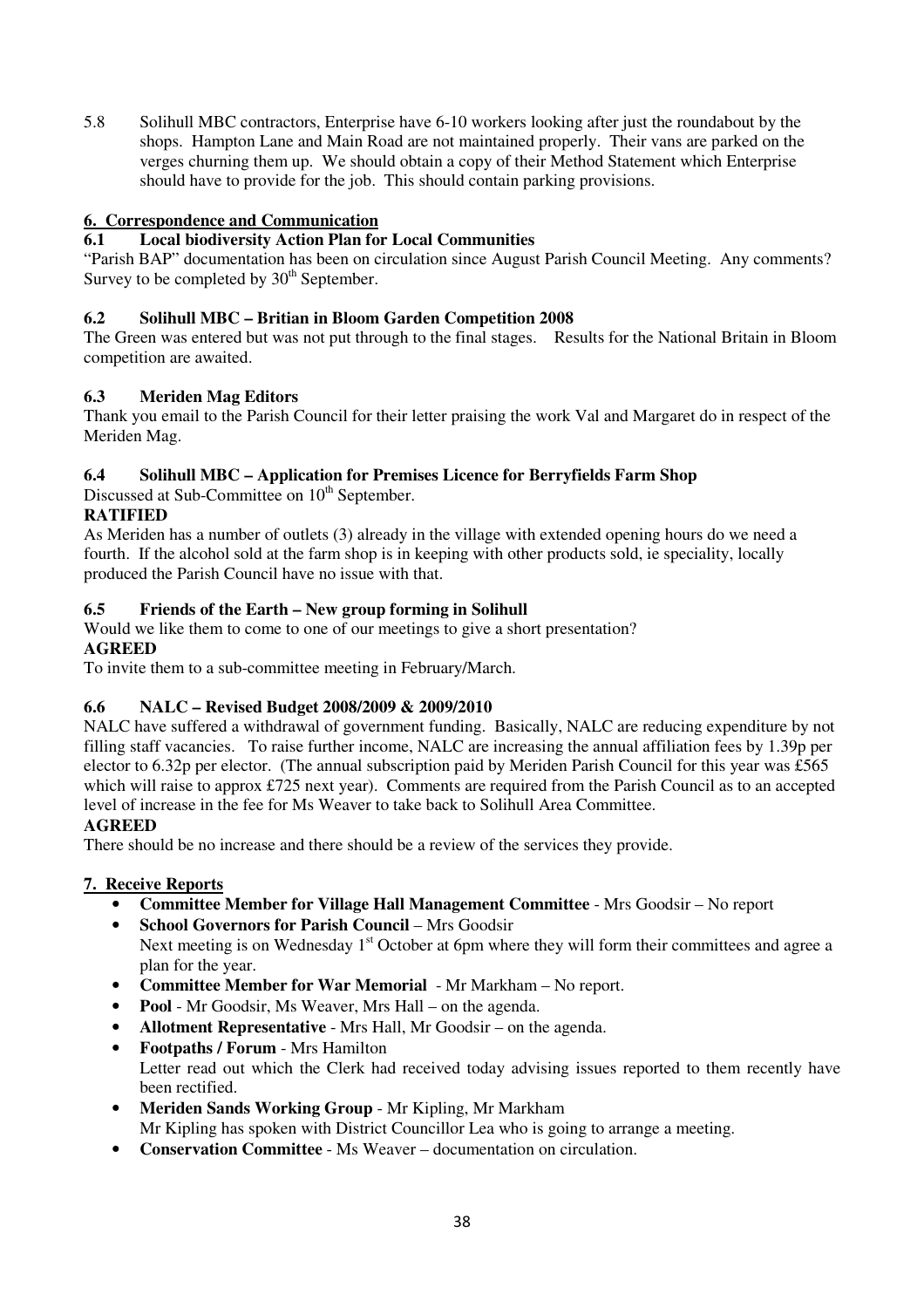• **Local Strategic Partnership** - Ms Weaver, Mrs Hall

West Midlands Rural Assembly Spatial Strategy will be going on circulation. Consultation ends 8<sup>th</sup> December. Solihull MBC Local Development Framework – further consultation will be in November/December time.

- **Police Rural Assembly** Mr Markham minutes will go on circulation once received.
- **Solihull Area Committee** Ms Weaver, Mr Kipling Next meeting is  $2<sup>nd</sup>$  October in Hampton when Sharon Williams will be attending to discuss the Community Speed Watch initiative.
- **Tree Wardens** Mrs Markham Mrs Markham will circulate an up to date list of TPO's to all Councillors.
- **Village Appraisal** Mrs Lee, Ms Weaver, Mrs Goodsir on the agenda.
- **Police Priority Setting Meeting**  Mrs Markham, Mrs Hall- no report.
- **West Midlands Police Focus Group Meeting 22/8/08**  Mrs and Mrs Goodsir awaitng the minutes.

### **8. Village Matters**

## **8.1 Village Appraisal Update**

- Household Questionnaire results handed to each Councillor.
- The Steering Group are continuing to recruit new volunteers to become involved.
- Next meeting  $13<sup>th</sup>$  October at Heart of England Social Club to discuss the Open Meeting on  $15<sup>th</sup>$ October.
- Thank you to Mrs Markham for her theme group report on the Environment.

## **8.2 Maxstoke Lane Development**

- Meeting notes from  $4<sup>th</sup>$  September and  $11<sup>th</sup>$  September have been circulated to all Councillors.
- Response from Mike Swallow to the queries raised in respect of costs incurred by SMBC to date. All queries accounted for.
- Letter to Mike Swallow with issues the Parish Council wanted to be put before Cabinet on  $15<sup>th</sup>$ September was included in the Cabinet papers.
- Feedback from Cabinet Meeting on  $15<sup>th</sup>$  September has been circulated to Councillors.
- Statement for public cannot go out until tomorrow due to the Cabinet "Call In Process" (details of this were read out by the Chair).

### **AGREED**

No amendments to the statement.

### **8.3 Heart of England Football Alliance**

- The playing fields have had a soggy patch which is on the pitch. With the excessive amount of rain which we have had recently, the patch has got considerably worse and a hole approx the size of a bucket developed. In order to make the hole safe, the Clerk purchased 75Kilo of stone which has been put in the hole. The football team added sand and hardcore which improved it further.
- Unfortunately, on  $11<sup>th</sup>$  September a quad bike drove around the playing fields and continually drove through the wet patch making it considerably worse. The driver has been identified and the police have been informed. We have a member of the public who is willing to assist with identification.
- As a result, the pitch is unplayable and in order to prevent themselves from being knocked out of the league the football team have had to find an alternative pitch.
- Although the football team were having the pitch for free, they were spending a huge amount of time and money marking out the pitch and were faced with having to purchase a line marker. They did not consider the one in the changing rooms to be adequate.
- The current situation with regard to the football academy is unknown. The session on Saturday  $20<sup>th</sup>$ September was cancelled. The Clerk spoke with one of the team last week who said he would confirm their thoughts this week.
- Severn Trent have attended the playing fields and have taken water samples to ensue the water is not contaminated. The results will be sent to the Clerk shortly.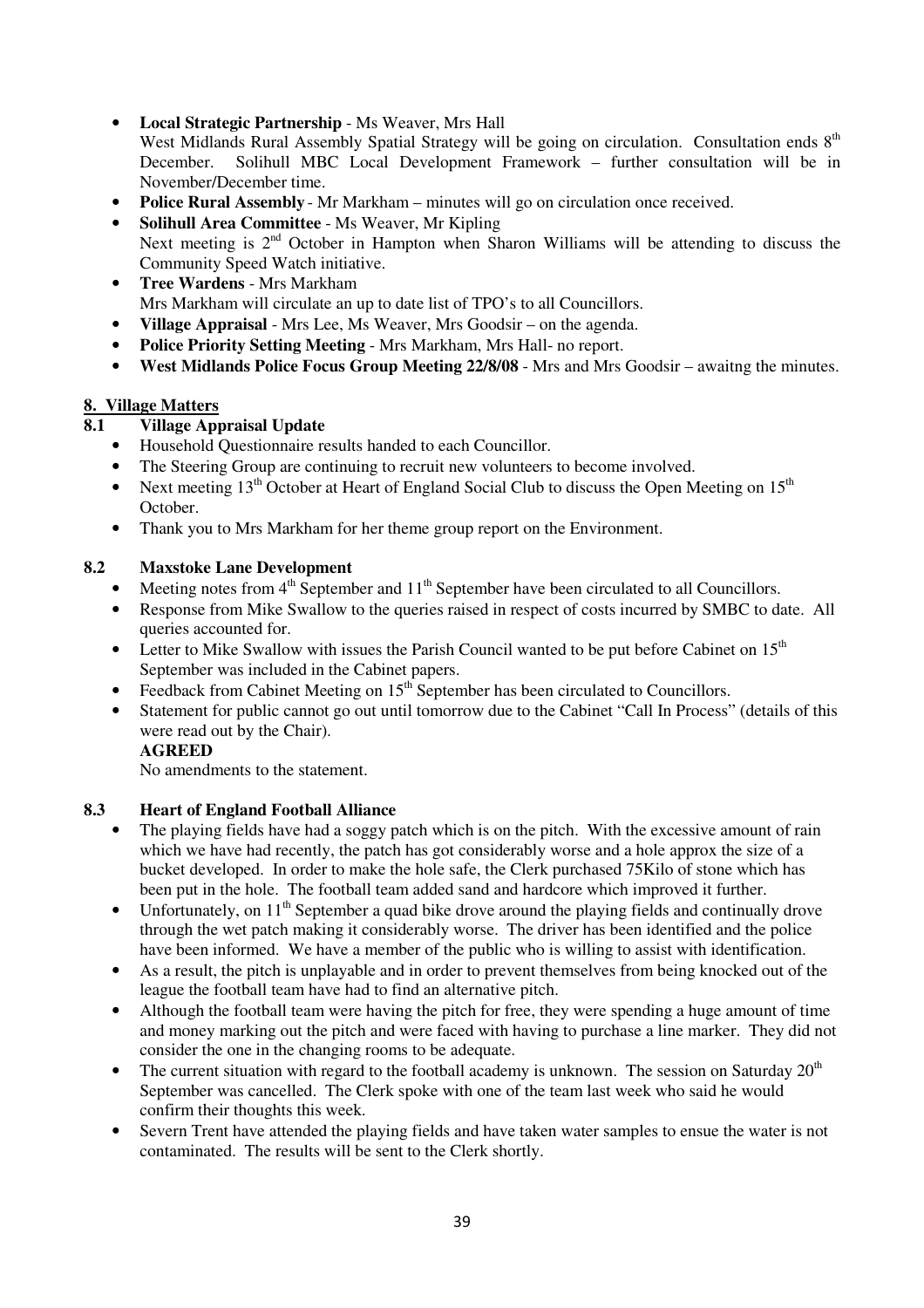• Funds allocated for playing field improvements this year were in the sum of £1250. This has already been spent on the repairs to the changing rooms which were in the sum of £2032.75. A further £4,000 is allocated to "Professional Charges Playing Field" in the sum of £4,000 but this is in reserve for any solicitors fees in relation to the development. Even if the water is due to blocked/broken pipework there is no guarantee that the break is at the point where the water is coming up. The break could be further down the pipe and the water could be backing up coming out of the ground at the weakest point.

#### **AGREED**

That this should be followed up more formally with the police as the parish has lost a football academy and football team.

### **8.4 Pond**

Solihull MBC have received a fee proposal from BWB for the investigative work, and they are raising an order for them to proceed.

#### **8.5 Solihull MBC – Application for a modification order to add a public footpath Birmingham Road to Maxstoke Lane, Meriden**

Further questionnaires are being obtained from residents.

#### **8.6 Community Speed Watch**

- Ms Weaver and the Clerk discussed this with PC Sharon Williams at the Community Surgery on Monday. Training will commence shortly in Berkswell. The police are unable to train volunteers from Meriden and Berkswell together as Berkswell have 20+ attendees at their training. Meriden is next on the list to be trained which PC Williams thinks will be in January.
- Three roads with speed limits of 30-50mph can be allocated all of which will be risk assessed for suitability by the Police.
- Sharon Williams will attend our sub-committee meeting on  $14<sup>th</sup>$  November and  $2<sup>nd</sup>$  October
- A Co-Ordinator will be require to run the scheme. Any volunteers should contact the Clerk.

#### **8.7 Automatic Number Plate Recognition**

No report. To be taken off the agenda until further notice.

#### **8.8 West Midlands Police – Parking Offences**

No further information from Mr Markham.

### **8.9 Reducing your Carbon Neutral Footprint.**

No further report.

#### **8.10 Meeting dates for 2009**

List of Meeting Dates handed out to each Councillor. **AGREED** 

That the dates for 2009 are agreed.

#### **8.11 Open meeting on 15th October – Airport Police Presentation and Village Appraisal**  No further discussion required.

#### **8.12 Allotments**

- Clerk wrote to residents saying "The Parish Council are aware of the many unwanted items scattered in the hedgerows/walkways left by previous tenants on the allotments. Arrangements have therefore been made for any such items to be collected and disposed of on Tuesday  $26<sup>th</sup>$  August......" However, this has been greatly abused and other items such as bags of clippings, hedge cuttings branches have been left on the pile. Mr Ball is unable to remove the pile for the £100 originally quoted. A skip will cost approximately £160.
- Clerk proposes to write to the tenants, re quoting the letter and asking those residents responsible to remove those items which should not be on the pile.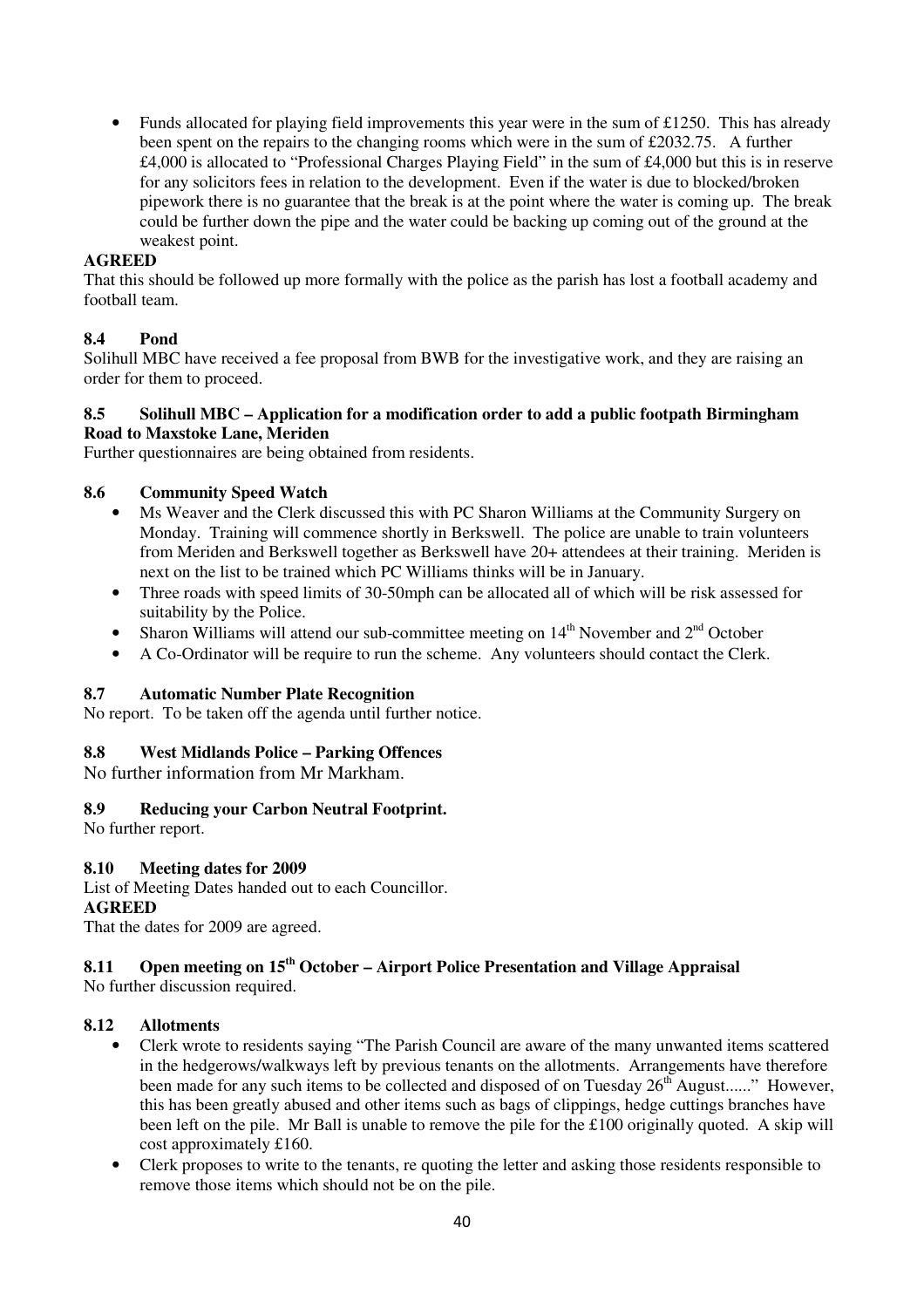• Today, Councillor Bell emailed the Clerk asking if we would like to hold a clean up day when we could have some assistance from the probation service. Clerk has replied asking if they could help with the pile in the allotments.

### **Gate at the bottom entrance.**

The allotment holders who have requested the gate (for added security) have confirmed that they will put up the gate if it is provided by the Parish Council. There is currently a hole in the hedge with no barrier of any kind. A quote for parts has been obtained from CW Young Limited which is as follows:

| Wooden Gate 6ft x 3ft                    | £37.60 |
|------------------------------------------|--------|
| Wooden posts x2                          | £ 7.88 |
| Spiked metal posts (to go in ground) x 2 | £12.92 |
| Hinges                                   | £ 5.64 |
| Bolt                                     | £ 3.90 |
| <b>TOTAL</b>                             | £67.94 |
|                                          |        |

### **RESOLVED**

To purchase gate for allotment tenants to erect.

#### **Water trough overflow and tap running**

Email received from Tenant at  $22.35$  on Saturday  $20<sup>th</sup>$  September to say that trough by plot 14 was overflowing. Mr Hall, clerks husband kindly went to have a look and stopped it from overflowing. He also noticed that a new looking tap further up the hedge was running and could not be stopped. The tap had a screw end on it and therefore he attached a blank on the tap so that it no longer runs.

#### **8.13 Parish Council Website**

This item has been added to the agenda by Mrs Markham and Mrs Lee individually.

#### **AGREED**

Mrs Lee to take on the Website which needs re-organising. Mrs Markham to assist.

#### **8.14 Youth Initiative**

Mr Markham will be emailing all Councillors shortly in this respect.

#### **9. Planning Matters**

**9.1 2008/1542 - North Warwickshire Golf Club, Hampton Lane, Meriden** – Change of use for three areas of land from agricultural/recreational to leisure purposes to accommodate three additional tees. **RATIFIED** 

No comment.

### **9.2 2008/1600 – 107 Alspath Road**, Meriden – Two storey rear extension and front porch extension.

#### (Resubmission 2008/880).

#### **RATIFIED**

Leave to neighbour notification.

**9.3 2008/1607 – 51 Fillongley Road**, Meriden – Erection of an attached garage. Amendment to planning approval No. 2007/2187.

### **RATIFIED**

The Parish Council reiterate their comments made on the previous application regarding the removal of the original hedgerow. They have concerns over the reduction of car parking space. The occupier will be unable to park on the verges or road side as this will cause an obstruction to the school. Neighbour notification.

**9.4 2008/1582 – 24 Grace Road**, Millisons Wood – Construction of a single storey timber framed garden building for use in association with the main dwelling.

#### **RATIFIED**

Leave to neighbour notification.